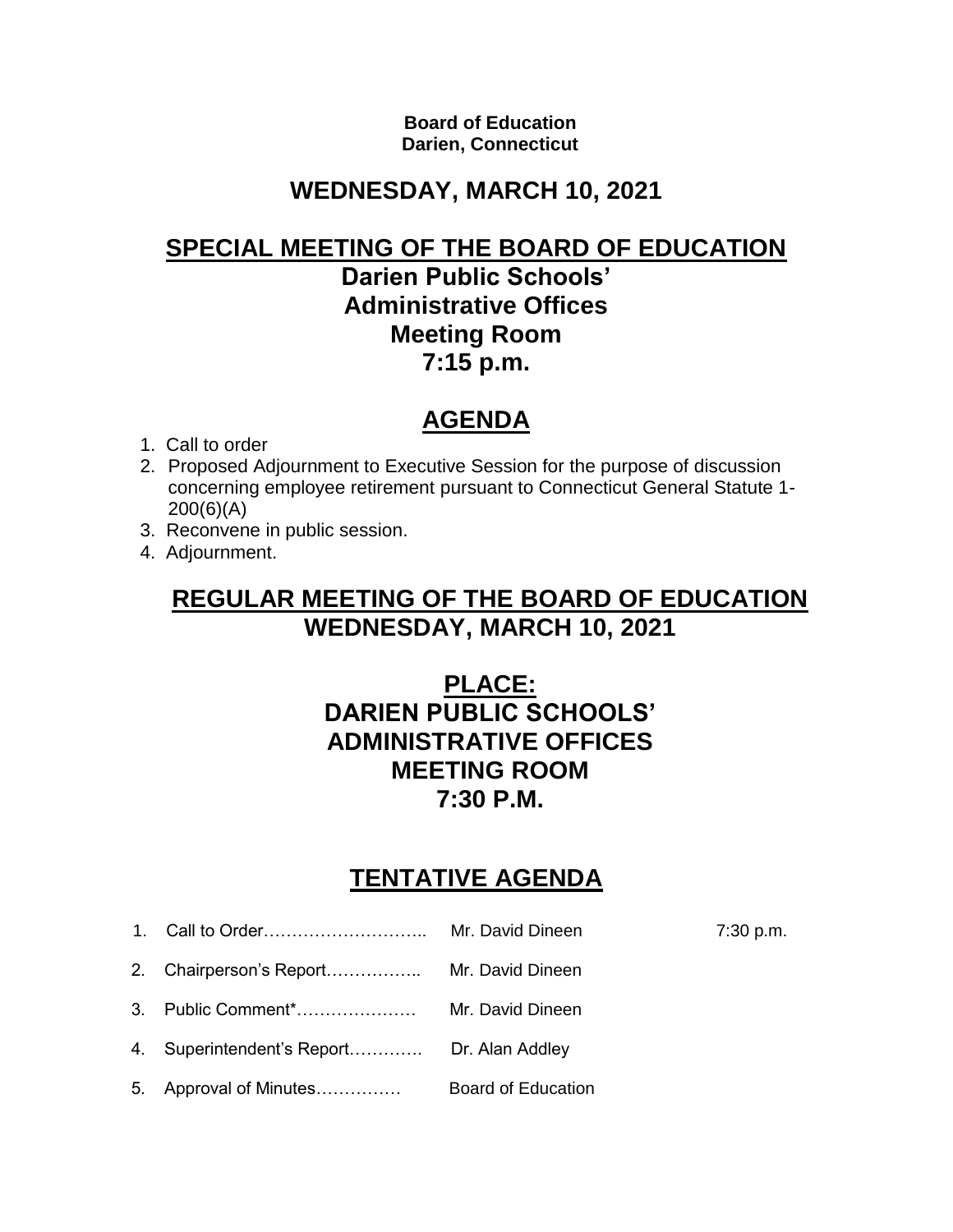#### **REGULAR MEETING OF THE BOARD OF EDUCATION WEDNESDAY, MARCH 10, 2021**

| 6. | Board Committee Reports                                                                                                                | Mr. David Dineen  |
|----|----------------------------------------------------------------------------------------------------------------------------------------|-------------------|
| 7. | <b>Presentations/Discussions</b>                                                                                                       |                   |
|    | a. Darien Public Schools<br><b>Status Update</b>                                                                                       | Dr. Alan Addley   |
|    | b. Abridged Presentation<br>and Discussion on Darien<br><b>High School Second</b><br><b>Semester Enrollment</b><br><b>Distribution</b> | Mr. Paul Ribeiro  |
|    | c. Consideration of Contemplated.<br>Gifts: The Darien Foundation<br>and Darien High School<br>Boys and Girls Soccer Programs          | Dr. Alan Addley   |
|    | d. Interim Progress Report on Dr. Alan Addley<br>2020-2021 Goals and<br>Objectives                                                     |                   |
|    | e. Discussion and Action on<br>District Strategic Plan                                                                                 | Dr. Alan Addley   |
|    | f. Update on Kindergarten Mr. Christopher Tranberg<br>Enrollment for 2021-2022                                                         |                   |
|    | 8. Action Items<br>a. Personnel Items<br>i. Appointments<br>ii. Resignations/Retirements                                               | Ms. Marjorie Cion |
|    | 9. Public Comment*                                                                                                                     | Mr. David Dineen  |
|    | 10. Adjournment                                                                                                                        | Mr. David Dineen  |

#### AA:nv

.

**\* Due to the current COVID-19 regulations and restrictions pertaining to public indoor gatherings, the Board of Education meeting will be available to the public via Zoom.** 

**Those members of the community wishing to view only, should do so through the Darien Youtube link:** <https://www.youtube.com/channel/UCUnnvyKBFbFrTWQRuoB6OZA>